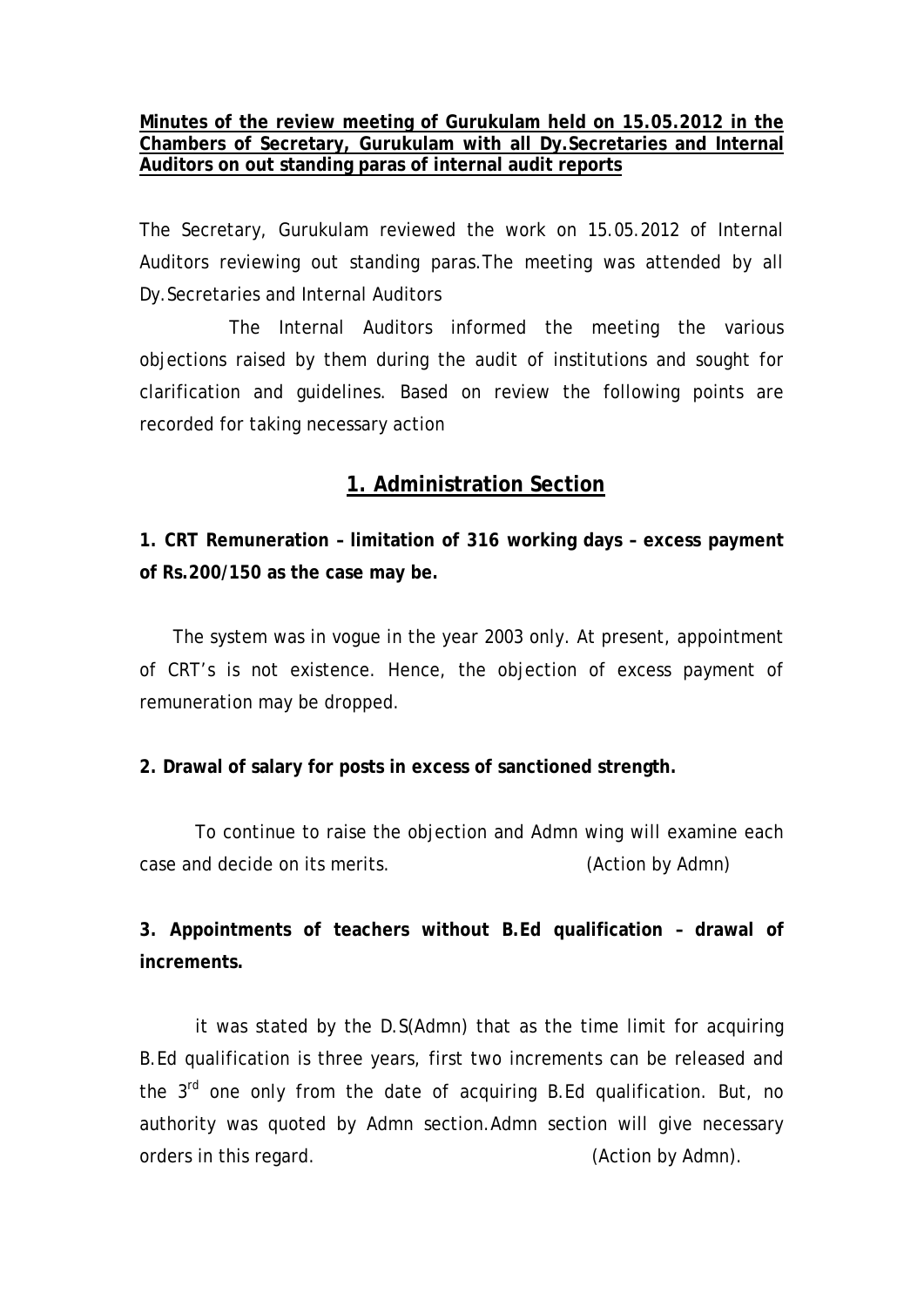#### 4**. Sanction of funeral expenses to deceased contractual employees.**

The orders extending the benefits of funeral Charges to deceased contractual employees were existing since a long time. This applies to students also.Hence, such objections may be dropped.

### **5. Non – regularisation of long spells of leave of staff.**

Objections may be raised to bring them to the notice of Admn.Principals are responsible to refer such cases to Gurukulam H.O (Admn) and obtain necessary orders. (Action by Admn).

### **6. Payment of Mobile charges in excess of monetary limit of Rs.625/-.**

There is no change in the existing Govt.Orders.Hence, the excess amount over and above Rs.625/- is to be recovered from concerned.

# **7. Payments made by the Principals over Telephonic instructions from Gurukulam.**

Not permitted. Principals have to obtain post-facto written orders from Gurukulam.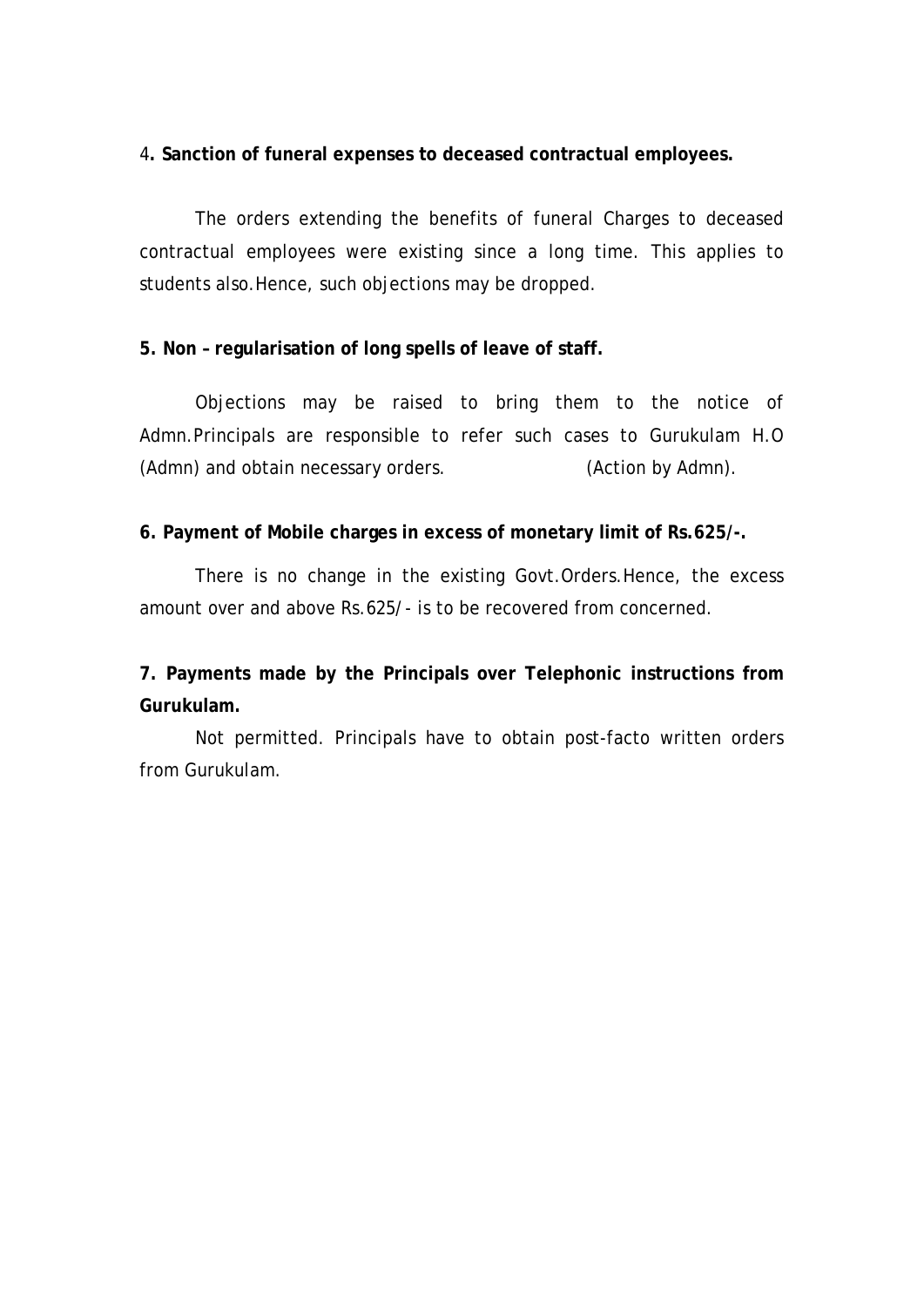# **2. Academic Section**

### **1. Variation in attendance of student at hostel/ class/study hour.**

 It is observed that this is a common phenomenon in most of the institutions. Instructions were issued to institutions to strictly adhere to the attendance as per HIMS, TWSIS & HAS report.

(Action by Academic section)

**2. Vocational courses- lab material not purchased –if purchased, material not required to a particular institution were made.** 

Instructions will be issued by Academic wing to co-ordinate the issue with the P.Os. **Exercise 2** (Action by Academic Section)

### **3. EAMCET Expenditure.**

It was opined by the Secretary that some unavoidable waste on diet, fees will be there, as all the students cannot be compelled to attend the exam. Hence, such objections need not be raised.

## **3. Accounts Section**

## **1. Delegation powers Expenditure incurred by Principals in excess of their powers**

 The existing delegation of Powers requires revision in view of increase in cost of living index, which is under consideration by Accounts wing. Till then the auditors may raise objections which will be dealt in Accounts wing. (Action by Accounts wing)

**2. Non-conversion of Current Account into Saving Bank Account. Internal Auditors pointed out some Banks are not accepting the proposal from Principals. Banks require orders from Gurukulam**.

Necessary instructions will be issued In this regard. .

(Action by Accounts wing)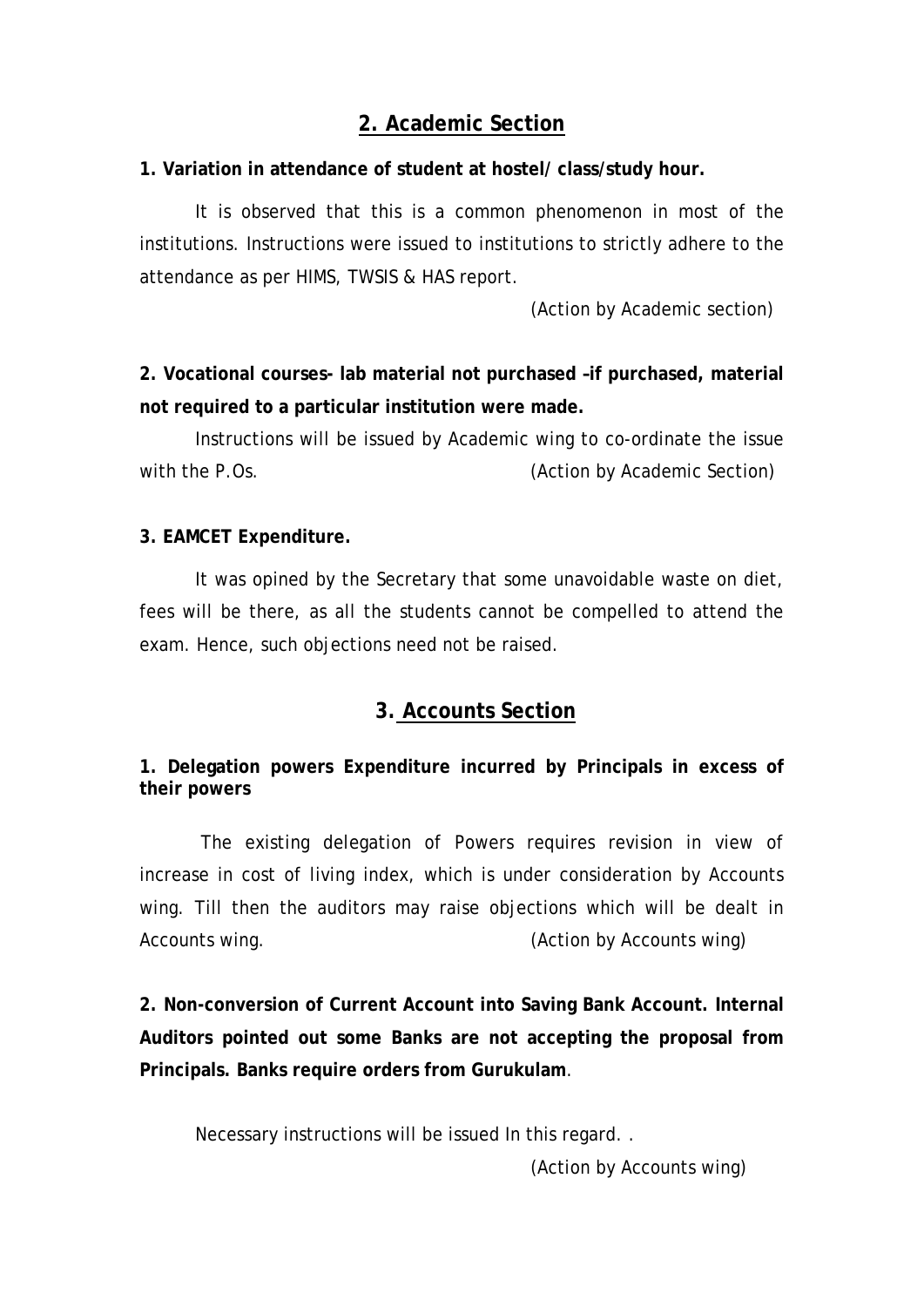#### **3. Non remittance of unspent balances of diet.**

Principals have to remit back these unspent balances.

**4. Income generating sources, such as sale proceeds of empty gunny bags, Old newspapers etc. and interest from SB Account.** 

Non disposal of such items may be commented. If the income so generated is taken into Cash Book and utilised by the institutions, there is no objection.

#### **5. Non-utilisation of funds.**

If the funds are not required for immediate use or cannot be spent fully in that financial year, the unspent amount is to be surrendered to Gurukulam.Hence such cases of non-surrender may be commented.

#### **6. Non receipt of PMS from DTWOs.**

It was stated by the D.S (Admn) that due to online system of transfer of funds, the arrears of PMS amount can not be claimed now. In view of the situation, the earlier paras of non reimbursement by DTWOs may be dropped. From this year i.e, 2012-13 the previous system of reimbursement is introduced.Prinicipals will be instructed to claim PMS amount in time from DTWOs. (Action by Accounts wing).

### **7. Payment of higher HRA to deputaionists.**

It was decided that in order to offset the balance of HRA,i.e, 30%, deputationists in Gurukulam will be given as special incentives allowance orders will be issue in this regard. (Action by Admn wing).

**8. Payment of HRA+Addl.HRA for agency area who are provided with quarters. As per rules the employees of agency area are eligible for rent free accommodation. In lieu of this they are eligible for HRA+Addl.HRA.**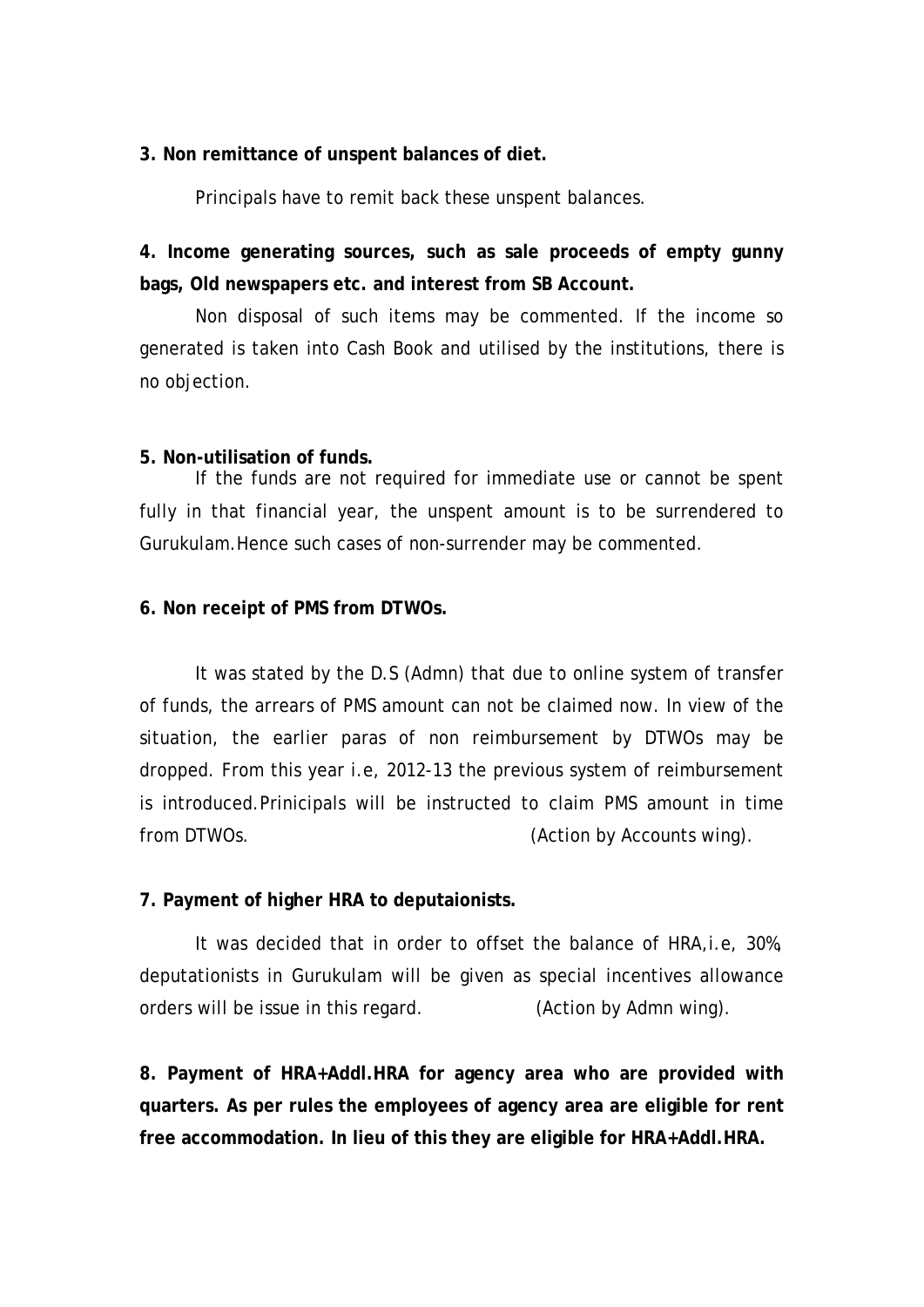The objection raised by the Internal Auditors is that even though the employees are provided with quarters they are paid HRA+Addl.HRA.The contention of the employees is that some amount is being recovered from theme by P.O's may be towards maintenance charges.

As a para is pending in A.G Audit report, a clarification is required from Govt.of A.P.Therefore such paras may remain.

## **9. T.A and D.A to contractual employees and counter signature of T.A bills of Principals.**

 T.A, D.A to contractual employees may be paid on par with regular employees of same cadre of Gurukulam Secretary, Gurukulam directed Admn Section to issue necessary instructions in this regards. The DTWOs are empowered to countersign TA bills of Principals.

(Action by Admn Section).

# **4. Planning Section**

**1. Payments of higher rates to GCC and transportation charges. It is observed that the principals not aware about the rate contract no information is available with theme.** 

As the P.Os enter in to a rates contract with GCC which is inclusive of transportation charges, the payment at higher rates and transportation charges separately is irregular.Hence,may be commented upon.

 The P.Os are instructed to communicate copies of rate contract to principals as well as to Gurukulam so that the principals regulate the payment to GCC. The same of the COC of the CAC (Action by Planning Section).

**2. Local purchase of diet articles.** 

Not permitted without the no stock certificate from GCC.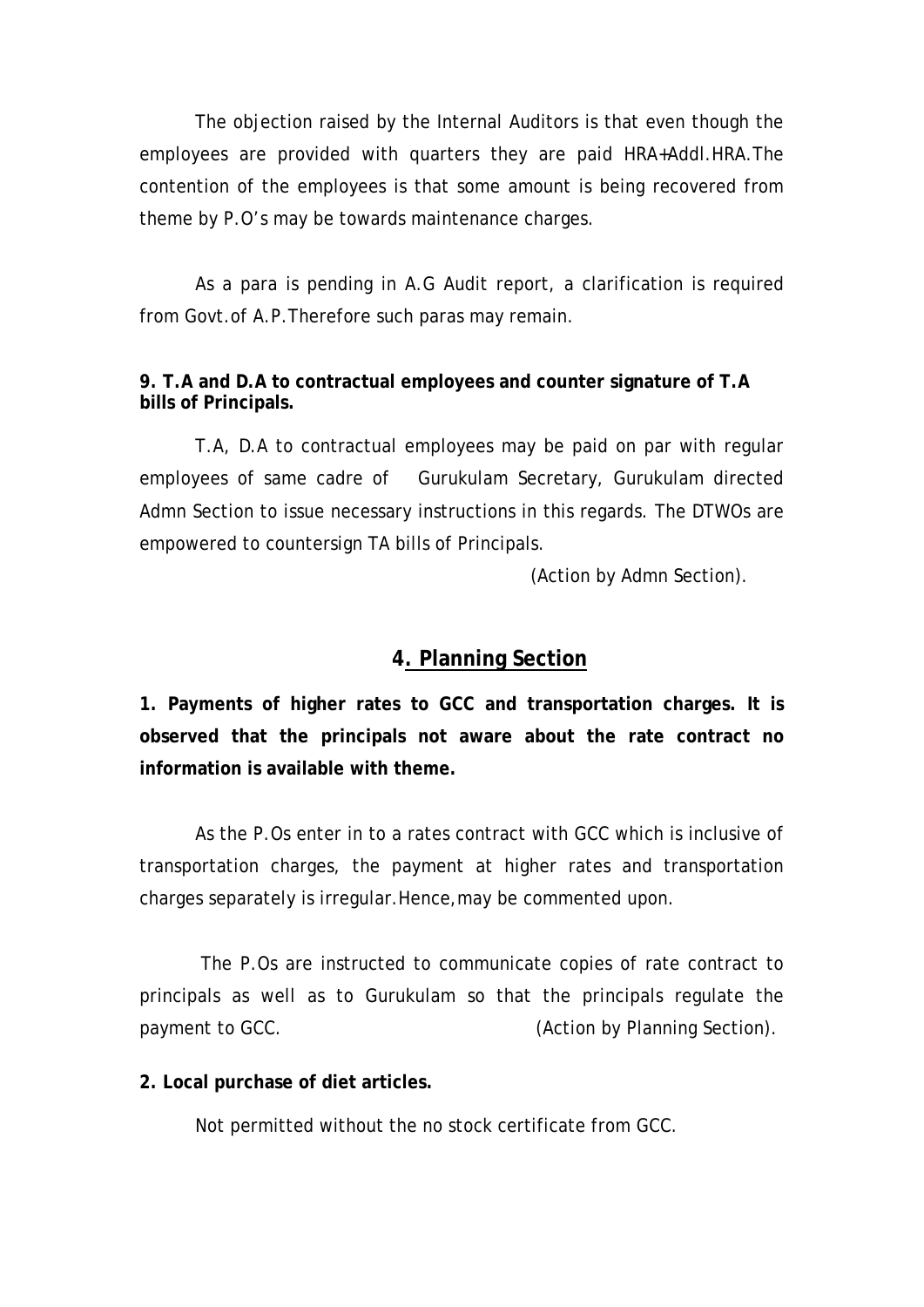#### **3. Issue of carpets, cloth and note books.**

To be issued to all students every year as per G.O M.SNo:53 Social Welfare (Edn2) Dept., Dt: 25.03.2008.

**4. Purchase by the P.Os – furniture, utensils, trunk boxes etc.** 

Instructions will be issued to all P.Os to follow the financial rules in procurement of these materials. (Action by Planning Section).

### **5. Non conducting of physical verification.**

It is to be done by the Head of the Institution periodically or at least once in year, particularly at the close of the institutions for summer vacation and record the findings of physical verification in the registers and signed by him. Any deviation in this regards may be commented.

#### **6. Advances pending with P.Os.**

The matter is dealt at H.O level in Planning Section.

(Action by Planning Section).

Finally it is decided that as Internal Auditors they may raise objections on any subject and same brought to the notice of respective wings of Gurukulam for taking necessary action.

 The internal Auditors requested for providing copies of various orders / instructions issued to the Institutions so that they can update their information. While accepting their request, they are advised to utilise the website of Gurukulam for this purpose.

**Sd/-** 

 **Secretary** 

**Assistant Secretary (Accts)**